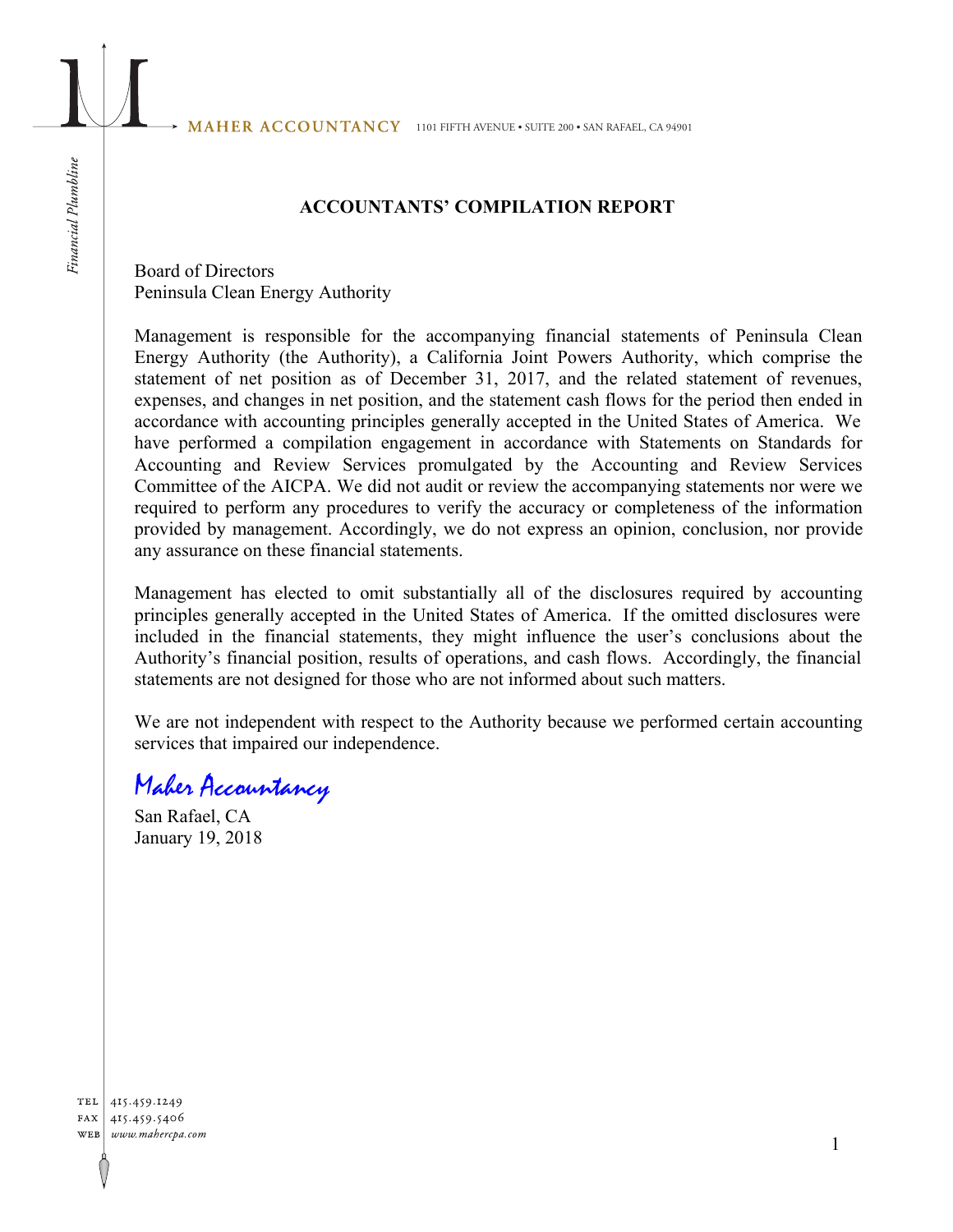### **As of December 31, 2017 STATEMENT OF NET POSITION**

#### **ASSETS**

| <b>Current</b> assets                                     |              |            |  |  |  |  |  |
|-----------------------------------------------------------|--------------|------------|--|--|--|--|--|
| Cash and cash equivalents                                 | \$           | 53,541,005 |  |  |  |  |  |
| Accounts receivable, net of allowance                     |              | 17,092,453 |  |  |  |  |  |
| Other receivables                                         |              | 46,569     |  |  |  |  |  |
| Accrued revenue                                           |              | 11,061,682 |  |  |  |  |  |
| Prepaid expenses                                          |              | 265,488    |  |  |  |  |  |
| Deposits                                                  |              | 1,924,926  |  |  |  |  |  |
| Total current assets                                      |              | 83,932,123 |  |  |  |  |  |
| Noncurrent assets                                         |              |            |  |  |  |  |  |
| Capital assets, net of depreciation                       |              | 322,254    |  |  |  |  |  |
| Deposits                                                  |              | 135,355    |  |  |  |  |  |
| Total noncurrent assets                                   |              | 457,609    |  |  |  |  |  |
| <b>Total</b> assets                                       |              | 84,389,732 |  |  |  |  |  |
| <b>LIABILITIES</b>                                        |              |            |  |  |  |  |  |
| <b>Current liabilities</b>                                |              |            |  |  |  |  |  |
| Accounts payable                                          |              | 669,675    |  |  |  |  |  |
| Accrued cost of electricity                               |              | 27,068,267 |  |  |  |  |  |
| Accrued payroll and related liabilities                   |              | 103,073    |  |  |  |  |  |
| Other accrued liabilities                                 |              | 25,000     |  |  |  |  |  |
| Supplier security deposits                                |              | 50,000     |  |  |  |  |  |
| User taxes and energy surcharges due to other governments |              | 740,872    |  |  |  |  |  |
| Total current liabilities                                 |              | 28,656,887 |  |  |  |  |  |
| Noncurrent liabilities                                    |              |            |  |  |  |  |  |
| Supplier security deposits                                |              | 75,000     |  |  |  |  |  |
| <b>Total liabilities</b>                                  |              | 28,731,887 |  |  |  |  |  |
| <b>NET POSITION</b>                                       |              |            |  |  |  |  |  |
| Net investment in capital assets                          |              | 322,254    |  |  |  |  |  |
| Unrestricted                                              |              | 55,335,591 |  |  |  |  |  |
| Total net position                                        | $\mathbb{S}$ | 55,657,845 |  |  |  |  |  |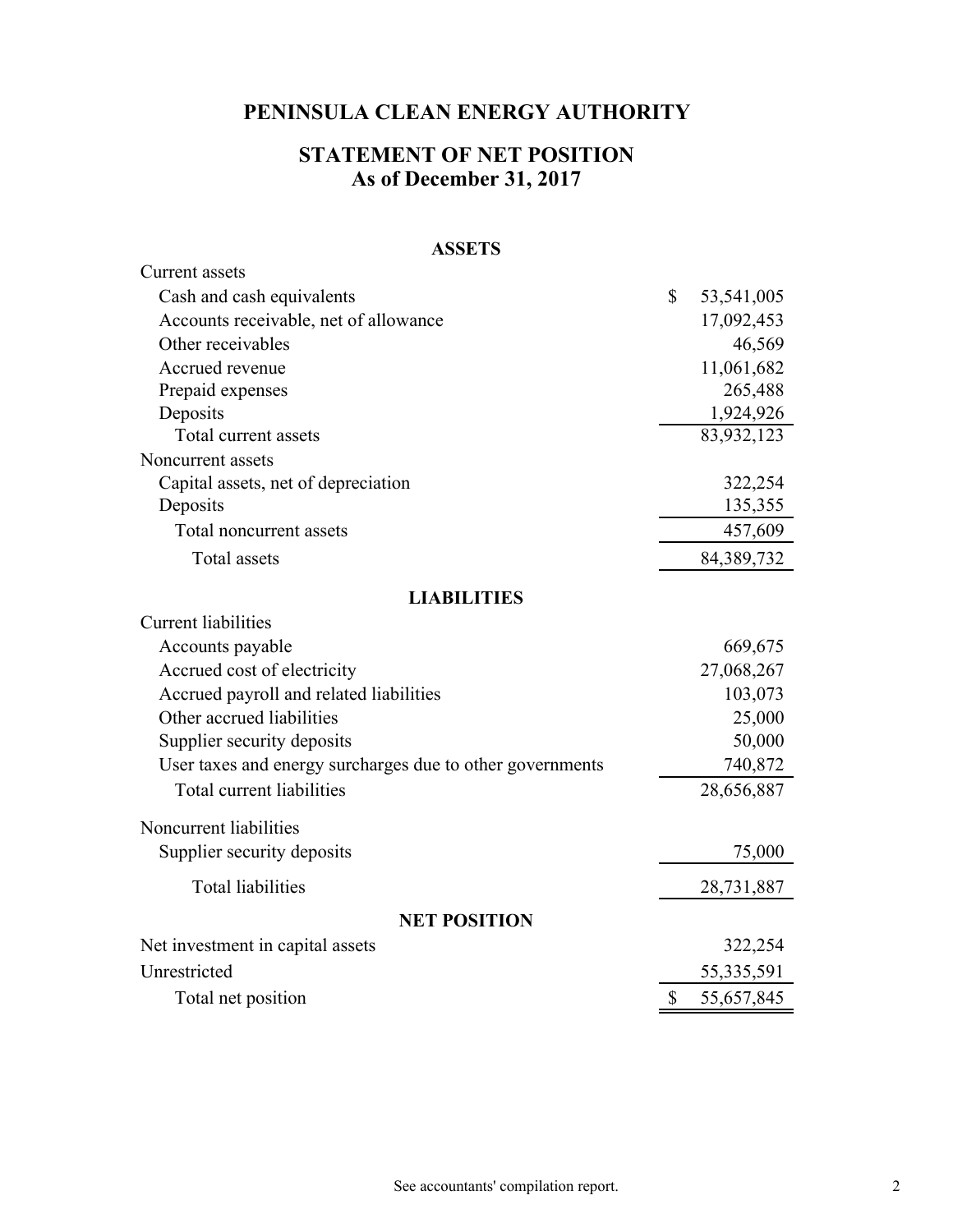## **July 1, 2017 through December 31, 2017 AND CHANGES IN NET POSITION STATEMENT OF REVENUES, EXPENSES**

| <b>OPERATING REVENUES</b>               |    |             |
|-----------------------------------------|----|-------------|
| Electricity sales, net                  | \$ | 127,028,378 |
| Green electricity premium               |    | 568,365     |
| Total operating revenues                |    | 127,596,743 |
| <b>OPERATING EXPENSES</b>               |    |             |
| Cost of electricity                     |    | 88,130,793  |
| Staff compensation and benefits         |    | 991,423     |
| Data manager                            |    | 2,016,690   |
| Service fees - PG&E                     |    | 765,925     |
| Consultants and other professional fees |    | 270,704     |
| Legal                                   |    | 604,911     |
| Communications and noticing             |    | 360,035     |
| General and administration              |    | 309,932     |
| Depreciation                            |    | 23,388      |
| Total operating expenses                |    | 93,473,801  |
| Operating income (loss)                 |    | 34,122,942  |
| <b>NONOPERATING REVENUES (EXPENSES)</b> |    |             |
| Interest income                         |    | 6,947       |
| Interest and related expense            |    | (182, 573)  |
| Total nonoperating revenues (expenses)  |    | (175, 626)  |
| <b>CHANGE IN NET POSITION</b>           |    | 33,947,316  |
| Net position at beginning of period     |    | 21,710,529  |
| Net position at end of period           | \$ | 55,657,845  |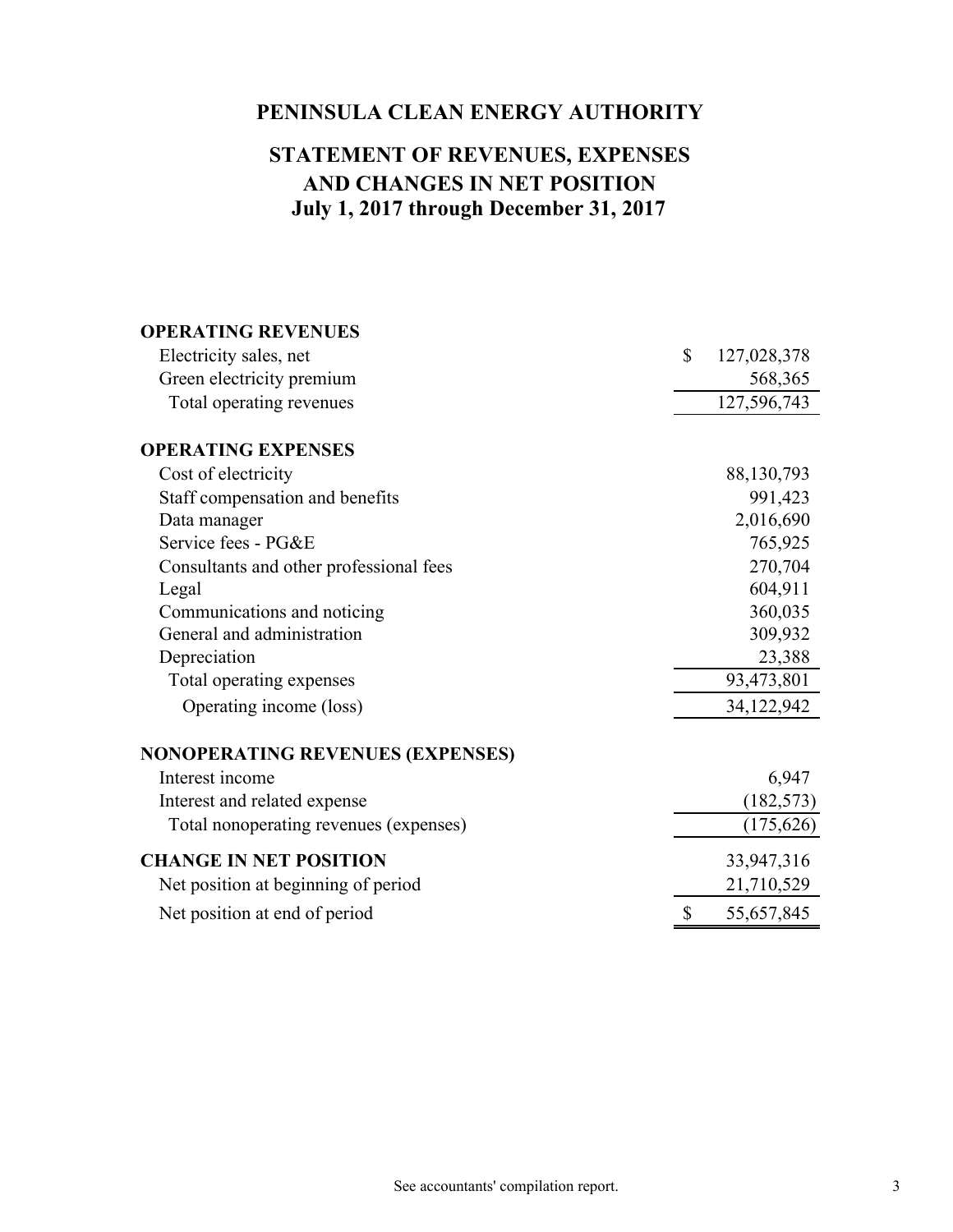## **July 1, 2017 through December 31, 2017 STATEMENT OF CASH FLOWS**

#### **CASH FLOWS FROM OPERATING ACTIVITIES**

| Receipts from electricity sales                         | $\mathbb{S}$ | 132,410,562    |
|---------------------------------------------------------|--------------|----------------|
| Tax and surcharge receipts from customers               |              | 2,171,073      |
| Payments to purchase electricity                        |              | (85, 434, 751) |
| Payments for staff compensation and benefits            |              | (998, 347)     |
| Payments for consultants and other professional fees    |              | (3,114,401)    |
| Payments for legal fees                                 |              | (579, 911)     |
| Payments for communications and noticing                |              | (387,230)      |
| Payments for general and administration                 |              | (384, 361)     |
| Tax and surcharge payments to other governments         |              | (2,091,980)    |
| Net cash provided (used) by operating activities        |              | 41,590,654     |
| <b>CASH FLOWS FROM NON-CAPITAL FINANCING ACTIVITIES</b> |              |                |
| Principal payments on loan                              |              | (7,480,800)    |
| Deposits and collateral paid                            |              | (2,633,718)    |
| Deposits and collateral returned                        |              | 2,115,750      |
| Interest and related expense payments                   |              | (216,703)      |
| Net cash provided (used) by non-capital                 |              |                |
| financing activities                                    |              | (8,215,471)    |
| <b>CASH FLOWS FROM CAPITAL AND RELATED</b>              |              |                |
| <b>FINANCING ACTIVITIES</b>                             |              |                |
| Acquisition of capital assets                           |              | (223, 381)     |
| <b>CASH FLOWS FROM INVESTING ACTIVITIES</b>             |              |                |
| Interest income received                                |              | 7,505          |
| Net change in cash and cash equivalents                 |              | 33,159,307     |
| Cash and cash equivalents at beginning of year          |              | 20,381,698     |
| Cash and cash equivalents at end of period              | $\mathbb{S}$ | 53,541,005     |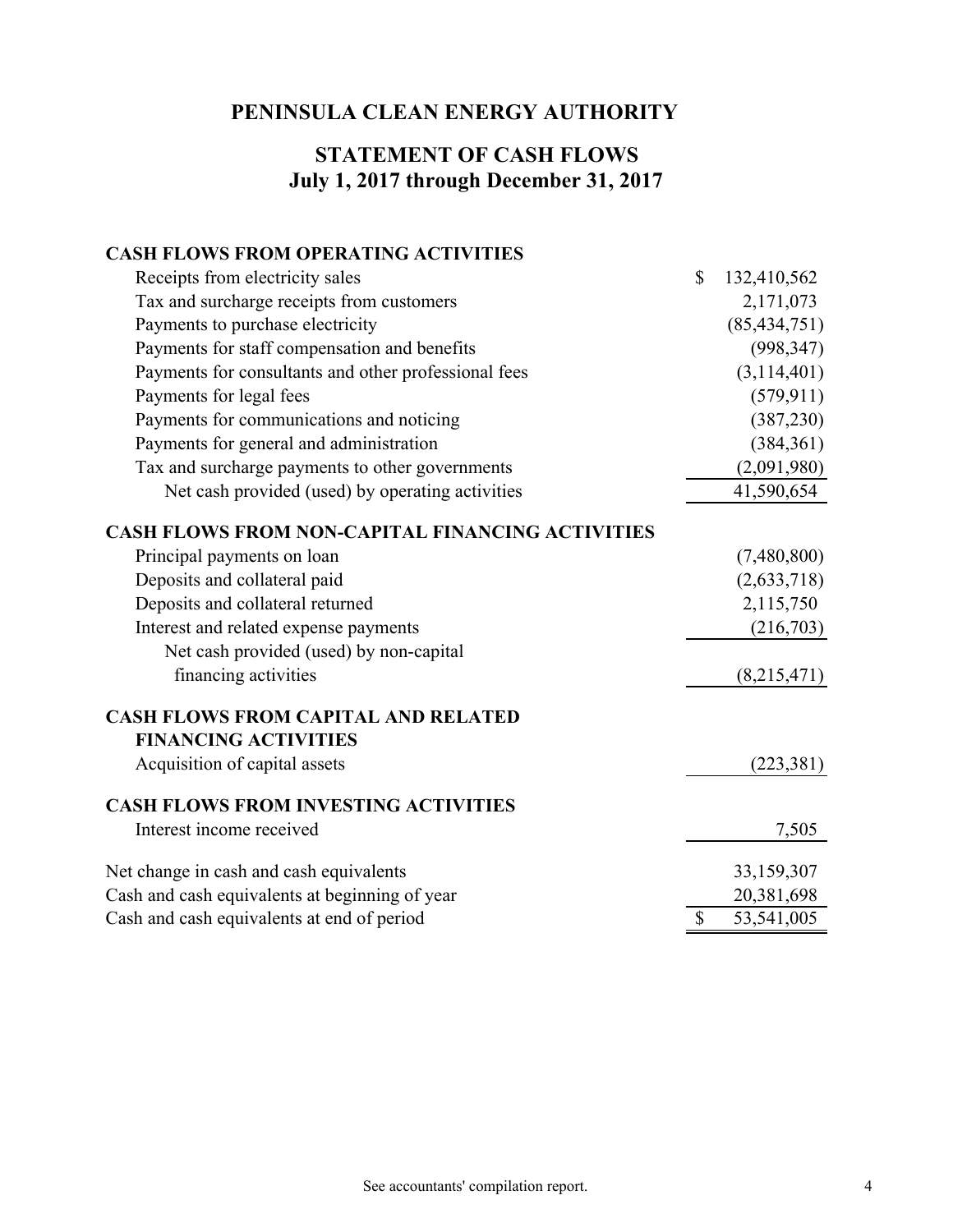### **STATEMENT OF CASH FLOWS (continued) July 1, 2017 through December 31, 2017**

### **RECONCILIATION OF OPERATING INCOME (LOSS) TO NET CASH PROVIDED (USED) BY OPERATING ACTIVITIES**

| Operating income (loss)                            | \$<br>34,122,942 |
|----------------------------------------------------|------------------|
| Adjustments to reconcile operating income to net   |                  |
| cash provided (used) by operating activities       |                  |
| Depreciation expense                               | 23,388           |
| Revenue reduced for uncollectible accounts         | 448,157          |
| (Increase) decrease in net accounts receivable     | 3,584,228        |
| (Increase) decrease in other receivables           | (13,310)         |
| (Increase) decrease in accrued revenue             | 808,437          |
| (Increase) decrease in prepaid expenses            | (40, 964)        |
| Increase (decrease) in accounts payable            | (87, 134)        |
| Increase (decrease) in accrued payroll and related | (12, 932)        |
| Increase (decrease) in accrued cost of electricity | 2,680,752        |
| Increase (decrease) in accrued liabilities         | 25,000           |
| Increase (decrease) in user taxes and energy       |                  |
| surcharges due to other governments                | 52,090           |
| Net cash provided (used) by operating activities   | 41,590,654       |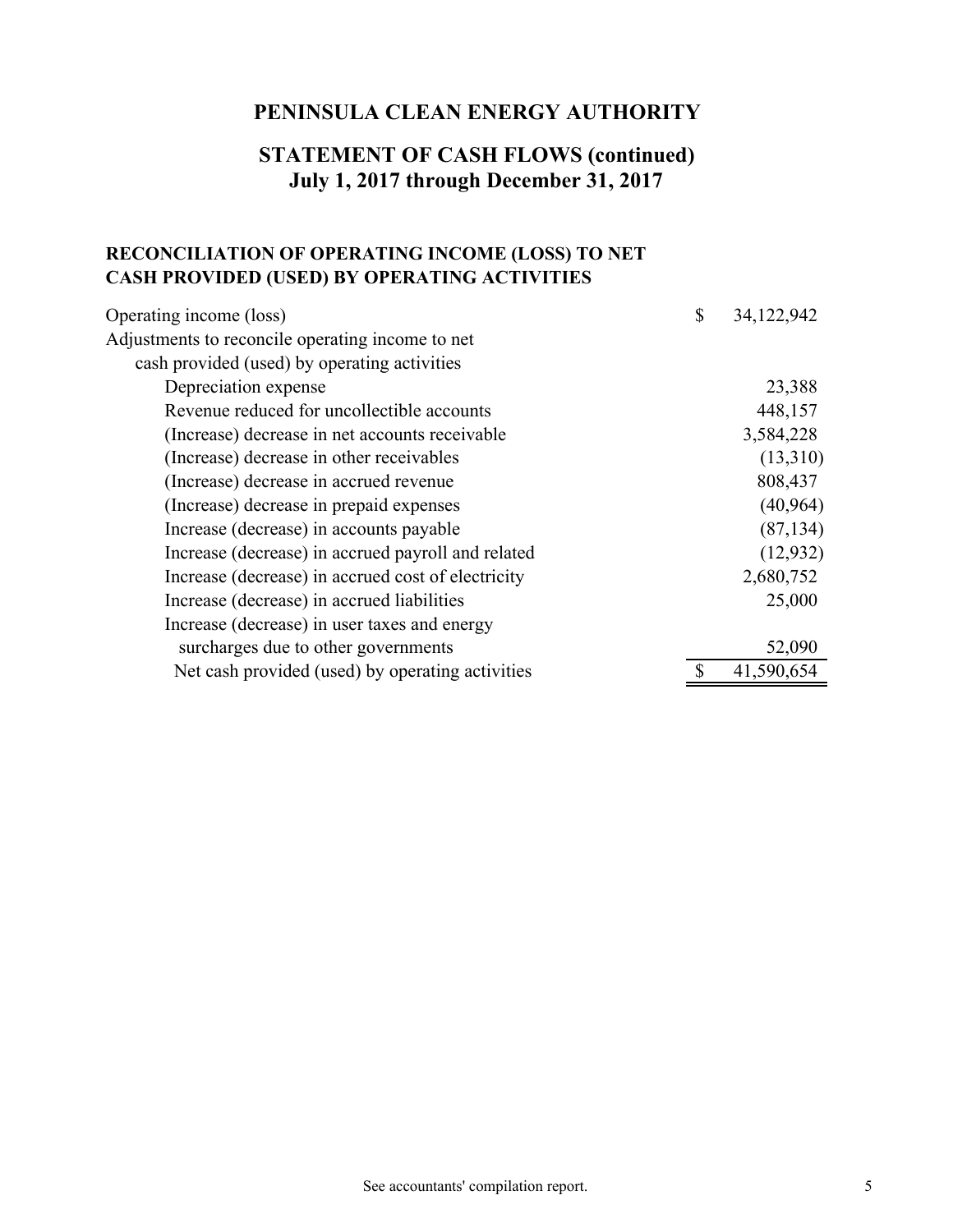MAHER ACCOUNTANCY 1101 FIFTH AVENUE • SUITE 200 • SAN RAFAEL, CA 94901

### **ACCOUNTANTS' COMPILATION REPORT**

Board of Directors Peninsula Clean Energy Authority

Management is responsible for the accompanying special purpose statement of Peninsula Clean Energy Authority (the Authority), a California Joint Powers Authority, which comprise the budgetary comparison schedule for the period ended December 31, 2017, and for determining that the budgetary basis of accounting is an acceptable financial reporting framework. We have performed a compilation engagement in accordance with Statements on Standards for Accounting and Review Services promulgated by the Accounting and Review Services Committee of the AICPA. We did not audit or review the accompanying statement nor were we required to perform any procedures to verify the accuracy or completeness of the information provided by management. Accordingly, we do not express an opinion, a conclusion, nor provide any assurance on this special purpose budgetary comparison statement.

The special purpose statement is prepared in accordance with the budgetary basis of accounting, which is a basis of accounting other than accounting principles generally accepted in the United States of America. This report is intended for the information of the Board of Directors of PCE.

Management has elected to omit substantially all of the disclosures required by accounting principles generally accepted in the United States of America. If the omitted disclosures were included in the special purpose budgetary comparison statement, they might influence the user's conclusions about the Authority's results of operations. Accordingly, this special purpose budgetary comparison statement is not designed for those who are not informed about such matters.

We are not independent with respect to the Authority because we performed certain accounting services that impaired our independence.

Maher Accountancy

San Rafael, CA January 19, 2018

TEL 415.459.1249 FAX 415.459.5406 WEB www.mahercpa.com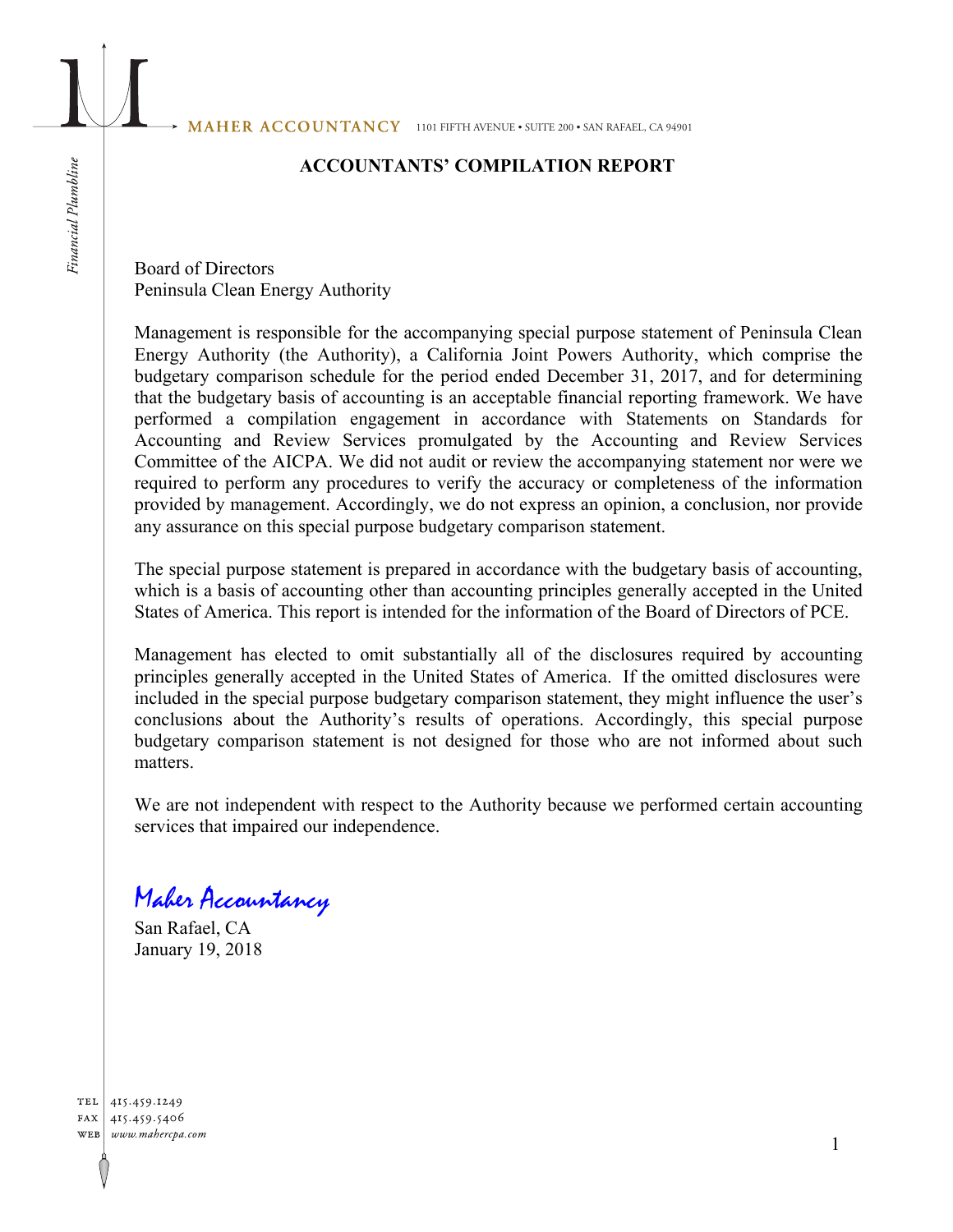#### **PENINSULA CLEAN ENERGY AUTHORITY BUDGETARY COMPARISON SCHEDULE OPERATING FUND**

#### **July 1, 2017 through December 31, 2017**

|                                                   |               | 2017/18 YTD<br><b>Budget</b> |              | 2017/18 YTD<br>Actual |               | 2017/18 YTD<br><b>Budget Variance</b><br>(Under) Over | 2017/18 YTD<br>Actual/Budget % | 2017/18 Annual<br><b>Budget</b> |             | 2017/18 Budget<br>Remaining |             |
|---------------------------------------------------|---------------|------------------------------|--------------|-----------------------|---------------|-------------------------------------------------------|--------------------------------|---------------------------------|-------------|-----------------------------|-------------|
| <b>REVENUE AND OTHER SOURCES</b>                  |               |                              |              |                       |               |                                                       |                                |                                 |             |                             |             |
| Revenue - Electricity, net                        | S             | 133,889,974                  | S            | 127,028,378           | S             | (6,861,596)                                           | 95%                            | S                               | 248,082,000 | S                           | 121,053,622 |
| Revenue - Green Premium, net                      |               | 375,015                      |              | 568,365               |               | 193,350                                               | 152%                           |                                 | 737,000     |                             | 168,635     |
| Interest income                                   |               |                              |              | 6,947                 |               | 6,947                                                 |                                |                                 |             |                             |             |
| Total revenue and other sources                   |               | 134,264,989                  |              | 127,603,690           |               | (6,661,299)                                           | 95%                            |                                 | 248,819,000 |                             | 121,222,257 |
| <b>EXPENDITURES AND OTHER USES</b>                |               |                              |              |                       |               |                                                       |                                |                                 |             |                             |             |
| <b>CURRENT EXPENDITURES</b>                       |               |                              |              |                       |               |                                                       |                                |                                 |             |                             |             |
| Cost of energy                                    |               | 91,851,671                   |              | 88,130,793            |               | (3,720,878)                                           | 96%                            |                                 | 181,715,000 |                             | 93,584,207  |
| Data manager                                      |               | 1,979,861                    |              | 2,016,690             |               | 36,829                                                | 102%                           |                                 | 3,970,000   |                             | 1,953,310   |
| PG&E service fees                                 |               | 803,949                      |              | 765,925               |               | (38,024)                                              | 95%                            |                                 | 1,636,000   |                             | 870,075     |
| Personnel                                         |               | 1,500,000                    |              | 991,423               |               | (508, 577)                                            | 66%                            |                                 | 3,320,000   |                             | 2,328,577   |
| Customer noticing                                 |               | 150,000                      |              | 158,684               |               | 8,684                                                 | 106%                           |                                 | 425,000     |                             | 266,316     |
| Outreach and communications                       |               | 312,000                      |              | 201,351               |               | (110, 649)                                            | 65%                            |                                 | 624,000     |                             | 422,649     |
| Professional services                             |               | 508,500                      |              | 270,704               |               | (237,796)                                             | 53%                            |                                 | 1,017,000   |                             | 746,296     |
| Legal and regulatory                              |               | 510,000                      |              | 604,911               |               | 94,911                                                | 119%                           |                                 | 1,030,000   |                             | 425,089     |
| Energy programs                                   |               | 100,000                      |              |                       |               | (100,000)                                             | $0\%$                          |                                 | 250,000     |                             | 250,000     |
| General and administration                        |               | 422,500                      |              | 309,932               |               | (112, 568)                                            | 73%                            |                                 | 795,000     |                             | 485,068     |
| Total current expenditures                        |               | 98,138,481                   |              | 93,450,413            |               | (4,688,068)                                           | 95%                            |                                 | 194,782,000 |                             | 101,331,587 |
| <b>OTHER USES</b>                                 |               |                              |              |                       |               |                                                       |                                |                                 |             |                             |             |
| Rate stabilization reserve *                      |               | 6,713,249                    |              |                       |               | (6,713,249)                                           | $0\%$                          |                                 | 12,440,950  |                             | 12,440,950  |
| Capital outlay                                    |               | 375,000                      |              | 326,729               |               | (48,271)                                              | 87%                            |                                 | 484,000     |                             | 157,271     |
| Total other uses                                  |               | 7,088,249                    |              | 326,729               |               | (6,761,520)                                           | 5%                             |                                 | 12,924,950  |                             | 12,598,221  |
| <b>DEBT SERVICE</b>                               |               | 7,997,000                    |              | 7,663,373             |               | (333,627)                                             | 96%                            |                                 | 7,997,000   |                             | 333,627     |
| Total Expenditures, Other Uses and Debt Service   |               | 113,223,730                  |              | 101,440,515           |               | (11, 783, 215)                                        | 90%                            |                                 | 215,703,950 |                             | 114,263,435 |
| Net increase (decrease) in available fund balance | <sup>\$</sup> | 21,041,259                   | $\mathbb{S}$ | 26,163,175            | <sup>\$</sup> | 5.121.916                                             | 124%                           | S                               | 33,115,050  | S                           | 6,958,822   |

\* The rate stabilization reserve will be recognized at the end of the fiscal year